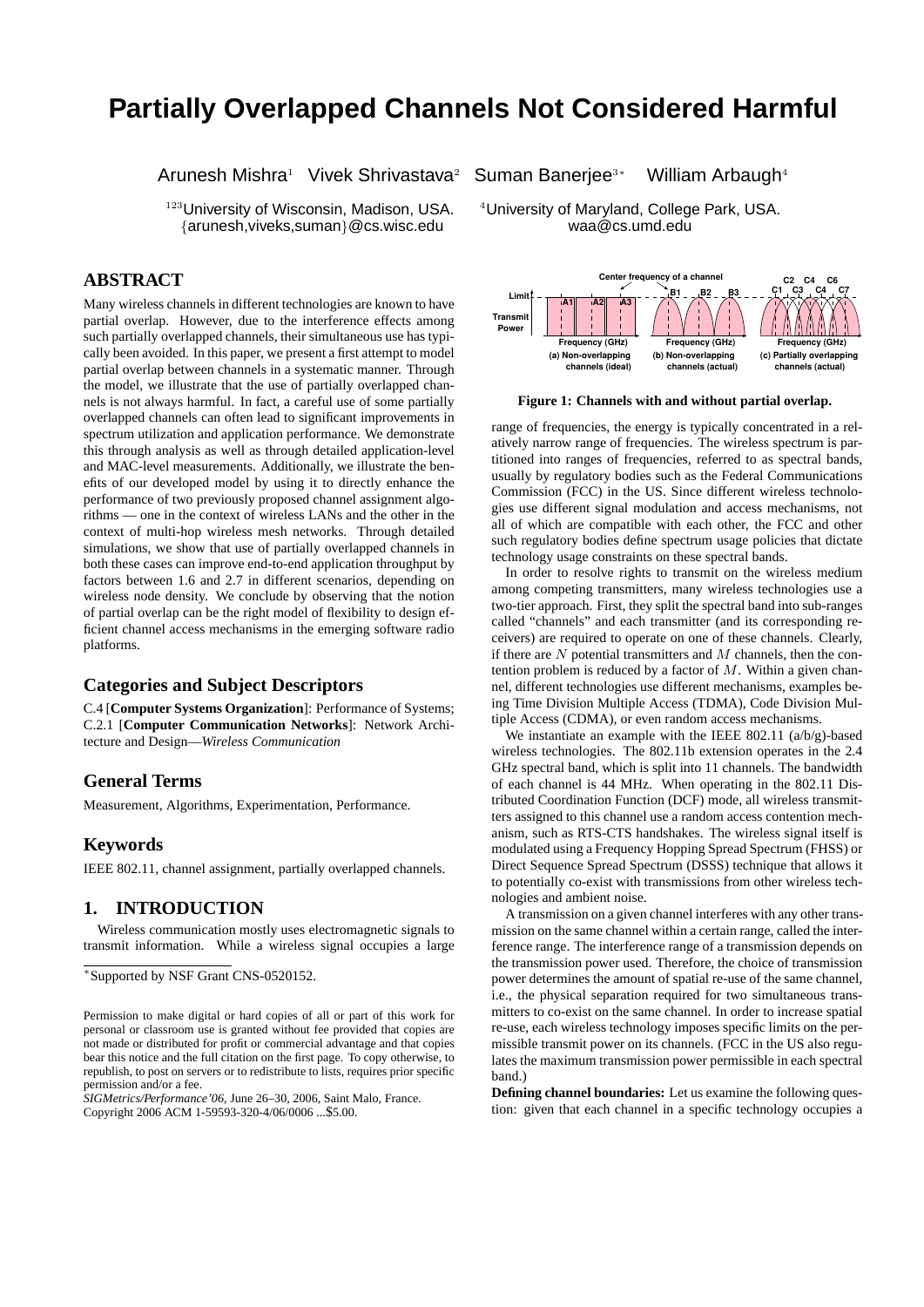fixed bandwidth, how far apart should usable channels be spaced in the frequency domain?

To answer this question, we first examine the relationship between the energy of a transmitted signal and the information capacity of a wireless channel. While the exact nature of this relationship depends on the precise choice of physical layer modulation scheme, other technological characteristics, as well as the noise characteristics in the environment, it is interesting to consider the upper bound on information capacity of a wireless channel, as defined by Shannon, as given below:

$$
C=B\log_2(1+SNR)
$$

where  $C$  is the data capacity,  $B$  is the channel bandwidth, and  $SNR$  is the signal to noise ratio. As the signal energy increases, the value of SNR increases, and so does the channel capacity. Each wireless technology defines precise limits on the transmitter's output power for each frequency within its channels. Therefore, to maximally utilize the capacity of a given channel within the transmit power bound, a transmitter should emit the maximum permissible power in all frequencies of the channel, e.g., Figure 1(a). The *transmit spectrum mask* which is used by the transmitter to limit the output power on different frequencies will then be required to emulate an *ideal* band-pass filter. Under such a construction it is logical to have neighboring channels  $(A_1, A_2,$  and  $A_3)$  to be nonoverlapping, i.e., two neighboring channels do not share any frequency. While such a construction of channels can be efficient in terms of capacity, design of such ideal transmit masks is not possible in practice.

In particular, realistic transmit masks are not ideal band-pass filters and instead are closer to what is shown in Figure 1(b), which implies that the capacities of such channels are lower than the ideal ones shown in Figure 1(a).

We now answer our question on how neighboring channels are constructed in wireless technologies such as 802.11. Neighboring channels in the 802.11 standards are constructed in two different ways. Channels in 802.11a standards are constructed similar to what is shown in Figure 1(b) with no overlap between neighboring channels<sup>1</sup>. Hence, channels  $B_1$  and  $B_2$  can be used simultaneously for transmissions in the same physical vicinity.

In the 802.11b standards, channels are constructed similar to that shown in Figure 1(c), where neighboring channels (e.g.,  $C_1$ ) and  $C_2$ ) partially overlap in the frequency domain. The implication of such a construction is that simultaneous transmissions on channels  $C_1$  and  $C_2$  within close physical proximity will cause interference. We call such channels, *partially overlapped channels.* Hence, in many situations such partially-overlapped channels cannot be used simultaneously. In the example in Figure 1(c) we can see that only channels  $C_1$ ,  $C_4$ , and  $C_7$  have no overlap in the frequency domain. We call them *non-overlapped channels.* When two in-range transmitters operate on the same channel, they interfere with each other. Such interference is known as *co-channel interference.* When two transmitters operate on adjacent channels that partially overlap, they cause lesser degree of interference, which is referred to as *adjacent channel interference.* Finally, two transmitters operating on non-overlapped channels will not interfere with each other.

**Can partially-overlapped channels be used?** Assignment of channels to communicating wireless nodes is an important problem in any wireless environment. The 802.11b standards define 11 channels that are operational in the US, of which only three are nonoverlapped channels, namely 1, 6, and 11. However, under current best practices, most users and wireless LAN administrators configure their wireless interfaces to use one of these three nonoverlapped channels only. This is true even under many dense deployment scenarios, where limiting the choice of channels to only three alternatives imply that two nearby (and potentially interfering) nodes are actually assigned to the same channel. Such an approach is adopted due to the following reason.

In most typical scenarios, interference on the same channel, i.e., co-channel interference, can be directly detected and can be explicitly handled through contention resolution mechanisms, e.g., the RTS-CTS handshake in 802.11 networks. In contrast, adjacent channel interference often contributes to background noise and cannot be handled in an explicit manner by channel contention techniques. Hence, systematic approaches to handle adjacent channel interference is usually considered difficult. Due to the detrimental effects of adjacent channel interference, all prior wireless channel assignment approaches in diverse wireless technological scenarios (e.g., cellular networks, 802.11 WLANs, etc.) have made use of non-overlapped channels alone. In fact, in an overwhelming number of recent as well as classic papers, the notion of channel has come to be defined (and almost rightly so) as a path of information flow which is perfectly isolated from other paths of information flow, i.e., other channels. For examples in context of multi-hop wireless networks, see  $[1, 2, 3, 4, 5, 6, 7]$ , in the context of singlehop wireless LANs, see [8, 9, 10, 11] and in the context of cellular networks, see [12, 13, 14, 15, 16, 17] and the references therein.

In this paper, we visit the following questions: (i) is spectrum used efficiently when only non-overlapped channels are used?, and (ii) if it is not, how can spectrum utilization be improved?

The answer to the first question is negative. It is fairly easy to see that the use of only non-overlapped channels (Figure 1(b)) *leads to wastage of wireless spectrum capacity.* This answer intuitively follows from Shannon's channel capacity observations. Non-overlapped channels and the practical limits on the shape of transmit spectrum masks imply that there are many frequencies in which the transmitted power is lower than the maximum permissible limit, which degrades the SNR, and hence the maximum achievable channel capacity. It also follows that use of partiallyoverlapped channels can lead to better utilization of the spectrum. However, an ad-hoc use of partially overlapped channels can actually degrade performance. Therefore, the focus of this paper is to examine systematic approaches to exploit partially overlapped channels efficiently to improve spectrum utilization. In particular, we first describe a model that captures interference effects of partially-overlapped channels, then illustrate how such a model can be effectively used in improving design of channel assignment algorithms, and finally conduct a detailed evaluation study to demonstrate how such models and algorithmic approaches lead to improved utilization of the wireless spectrum. Our examples are drawn from two application scenarios — channel assignment necessary in wireless LANs (WLANs) and multi-hop wireless mesh networks.

**Relationship to physical layer coding techniques:** At a first glance it might seem that better physical layer modulation techniques can utilize an entire range of spectrum while also allowing for different transmissions to 'co-exist'. For example, in the Frequency Hopping Spread Spectrum method, a single transmission is encoded over different frequencies at different times. The sequence of frequencies selected for transmission is determined a-priori using a 'hopping' pattern. Thus, nodes with different hopping patterns can co-exist in the same frequency domain. However, all nodes using the same physical layer modulation technique have to share the capacity of the wireless medium as determined by the modulation

<sup>&</sup>lt;sup>1</sup>In practice, there is some overlap between neighboring channels in the IEEE 802.11a standards. However, the energy in the overlapped part is quite low that we can ignore it for practical purposes.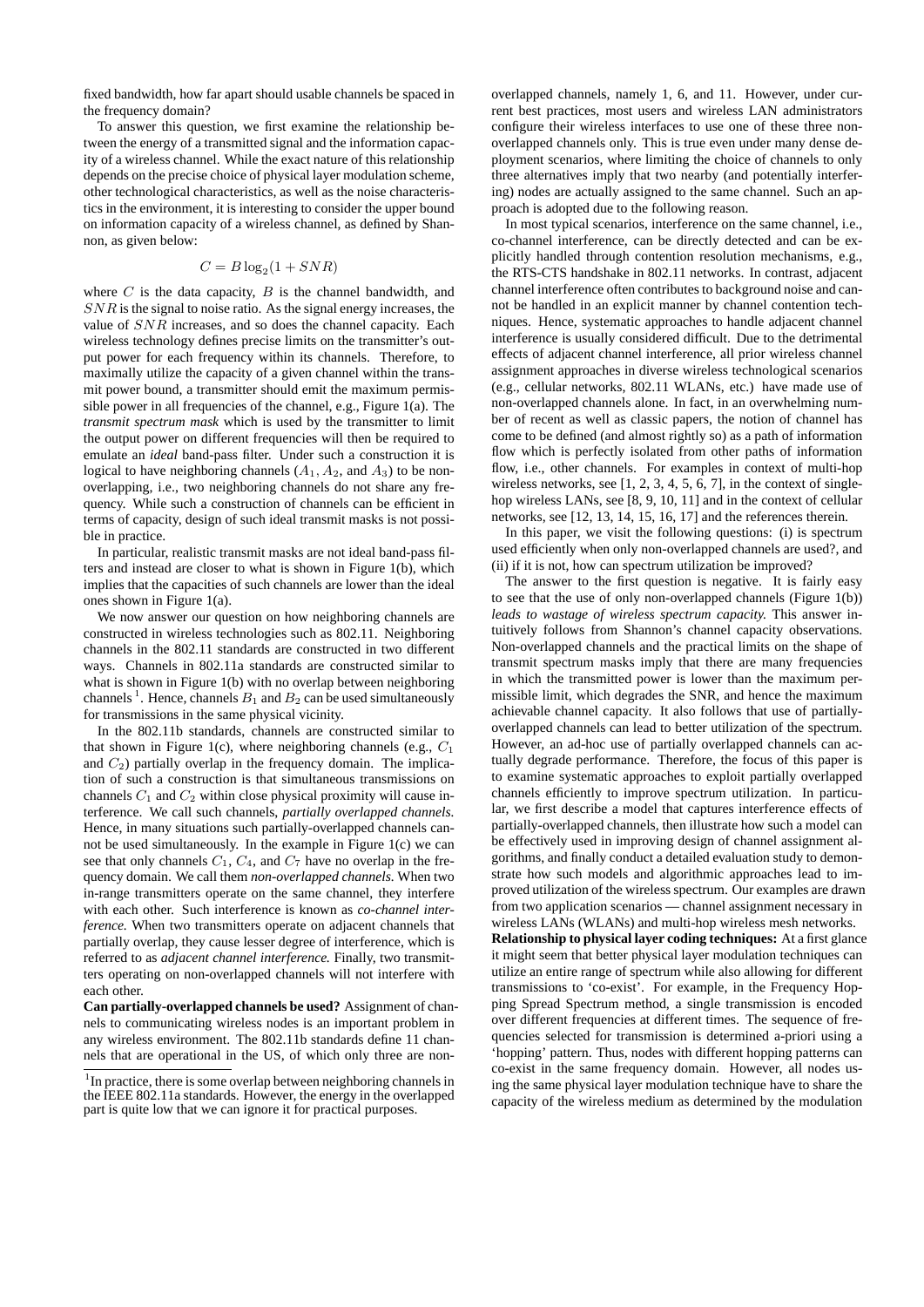

#### **Figure 2: TCP/UDP throughputs versus physical distance.**

method used. Thus, as long as the power dynamics of two transmissions cause them to interfere, the respective communicating nodes experience a reduction in capacity. The focus of this paper is to manage simultaneous transmissions carefully within the frequency domain in order to improve spectrum utilization — a mechanism which is complementary to physical layer methods.

**Key contributions:** The following are the main contributions of this work:

- We present a systematic and detailed model of partially-overlapped channels in wireless communication that is general in nature and applies to a wide range of communication technologies. The model is motivated through detailed experimentation.
- We use the model to modify two existing algorithms for channel assignment and management in different wireless scenarios and show how the new model allows significant enhancement in utilization of the wireless spectrum.

We believe that the work presented in this paper is a first step and can lead to interesting future directions in more online construction of partially overlapped channels. In particular this line of research can lead to agile, channel-access mechanisms that complement the ongoing developments of software radio platforms.

**Roadmap:** The rest of this paper is structured as follows: In Section 2, we first present a detailed measurement study that quantifies possible benefits of using partially overlapped channels. Next in Section 3, we discuss our proposed partially-overlapped channel model and analysis. In Section 4, we discuss the implications of using such channels in improving overall utilization of spectral resources. In Section 5, we discuss the applications of partiallyoverlapped channels in two different environments, namely WLANs and wireless mesh networks. In Section 6, we discuss related work, and finally we conclude in Section 7.

#### **2. MEASURING PARTIAL OVERLAP**

In this section, we measure the benefits of using partially overlapped channels through careful experimentation. In particular, we demonstrate how using such channels can yield improvement in throughput and spatial re-use of spectrum. These observations lay the motivation for building an analytical model (Section 3) that captures partial overlap among adjacent channels.

In our prior work [18], we performed an extensive set of experiments to carefully study the impact of using partially overlapped channels. Here, we summarize results from this evaluation. We also supplement these results with additional experiments which used different physical layer modulation methods. Below, we discuss the salient points of these experiments:

Our experiments in [18] measured the amount of partial overlap between channels by studying the impact of such overlap on



**Figure 3: The measurement setup.**

MAC-level and application-level metrics. These experiments were performed using the IEEE 802.11b standards that operate in the 2.4 GHz band. As discussed before, the 802.11b standards define 11 channels, each with a bandwidth of 44 MHz, while the center frequency of neighboring channels are placed 5 MHz apart. As a consequence, only three of these channels are non-overlapping, namely 1, 6, and 11. To quantify the degree of interference between various channels, we present additional results from experiments which use the following setup:

**Setup:** Two pairs of communicating wireless nodes built of commodity 802.11 hardware (IBM Thinkpad laptops with 802.11 a/b/g wireless interfaces) were placed as shown in Figure 3. In each pair, the two communicating nodes were placed in close proximity of each other. The lower node in each pair sent a flow of traffic to the upper node. In order to communicate, in all experiments both nodes in each pair were configured to use the same wireless channel. The physical separation and the channel separation between the two pairs of nodes was varied. Experiments in [18] used 1 and 2 Mbps data-rate for the physical layer which uses the Binary Phase Shift Keying (BPSK) modulation. Here, we report results using the Complementary Code Keying (CCK) modulation specified by the 802.11b standard which provides for 11 Mbps of data-rate. Figure 2 shows these results for TCP and UDP traffic at the applicationlevel. We note the following salient points of such results:

(i) As the physical separation increased, the amount of interference decreased and this led to increase in throughputs. This is evident from results in Figure 2.

(ii) However, the same level of throughputs could be achieved at much lower physical separation by increasing the channel separation between the two pairs of nodes. For example, as shown in Figure 2 a channel separation of three (say channel 1 and 4) was enough for both nodes to reach maximum possible throughput with a physical separation of about 10 m. However, operating on the same channel required a physical separation of about 60 m for both links to operate without interference.

Thus, partially overlapped channels can provide much greater spatial re-use if used carefully. In the next section, we model this behaviour analytically by studying its impact on the signal-to-noise ratio and the bit-error probabilities of packet reception. Later, we build mechanisms to utilize partially overlapped channels in wireless LANs and mesh networks.

## **3. MODEL FOR PARTIAL OVERLAP**

A wireless signal has a certain *finite* bandwidth which corresponds to the range of frequencies in which most of its energy is concentrated. When a transmitting node emits a wireless signal in a specific wireless channel, it uses a transmit spectrum mask. The transmit spectrum mask specifies the upper limit of power that is permissible for each frequency of the transmitted signal. Figure 4 illustrates the transmit spectrum mask for IEEE 802.11 standards using DSSS modulation. The channel bandwidth is 44 MHz. At the center frequency,  $F_c$ , the mask limits output power to 0  $dB^2$  – the output power is equal to the input power and the signal is passed unaffected. At frequencies beyond  $Fc+11Mhz$  and  $Fc-11Mhz$ ,

<sup>&</sup>lt;sup>2</sup>Relative power in  $dB = 10log(P_{out}/P_{in})$ .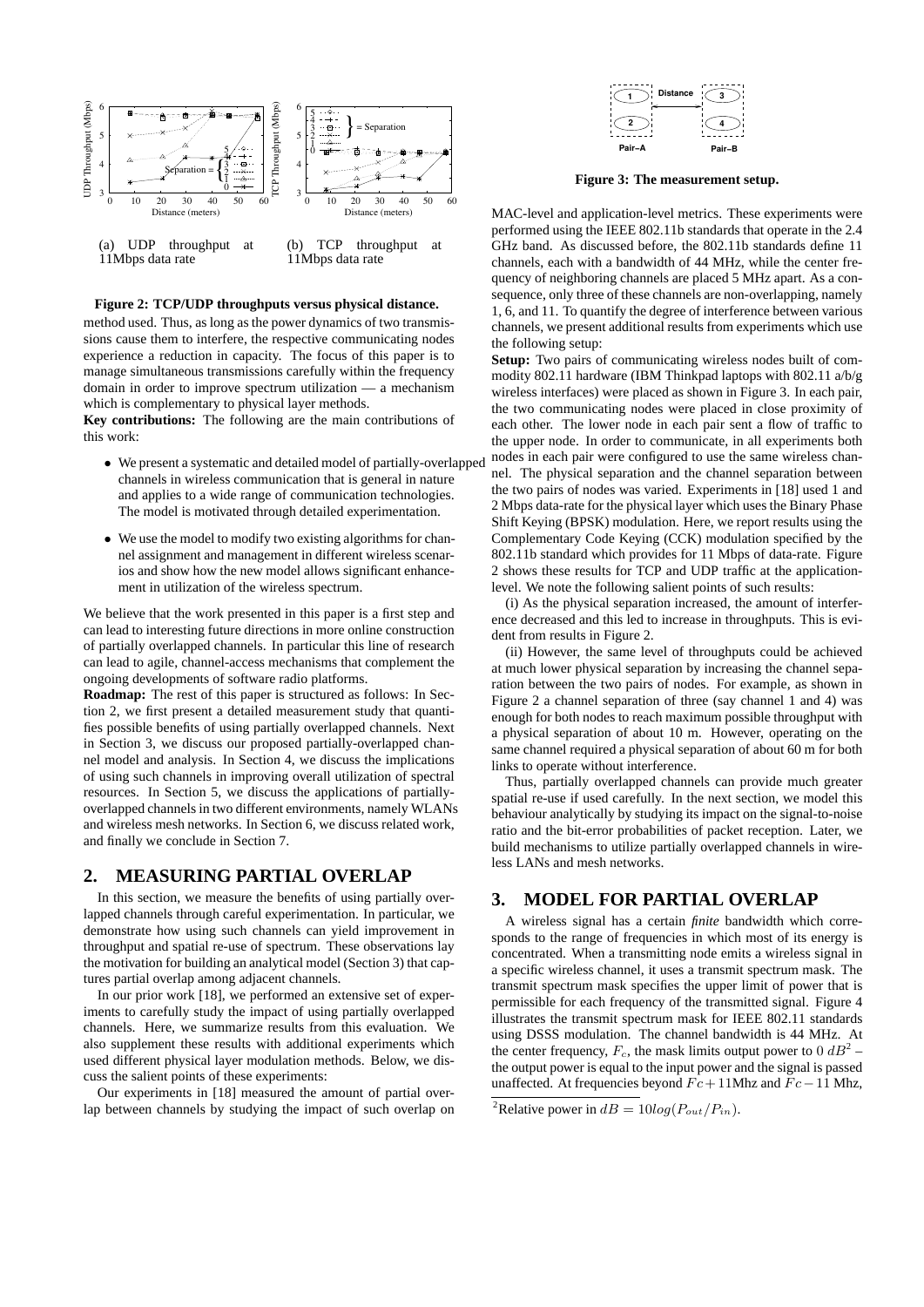

**Figure 4: The Transmit Spectrum Mask for IEEE 802.11 DSSS modulation.**

| Rel. Freq (MHz)   13   14   14.4   14.8   22.4   28   56 |  |  |  |  |
|----------------------------------------------------------|--|--|--|--|
|                                                          |  |  |  |  |

**Table 1: The transmit spectrum mask for a 28 MHz channel of the WirelessMAN physical layer in the IEEE 802.16 standard.**

the power is attenuated down by  $-30$  dB and further to  $-50$  dB at  $Fc \pm 22$  MHz, where  $Fc$  is the center frequency for the channel c. Similarly, Table 1 tabulates the transmit spectrum mask for the IEEE 802.16 standards (WiMAX), which has a similar structure.

Note that this transmit spectrum mask is ideal and in reality only some continuous approximation is achieved.

To receive a given signal, a receiver uses another band-pass filter to selectively receive a certain frequency band. The band-pass filter 'allows' a certain band around the center frequency and eliminates all other frequencies to pass through the radio circuitry at the receiver. The power with which a signal is received depends on the amount of *overlap* between the receiver's band-pass filter and the transmitter's signal distribution (usually limited by the transmit spectrum mask) in the frequency domain. Therefore, if the center frequency of the receiver's band-pass filter is not aligned with the center frequency of the transmitter's signal distribution, the received power of the signal reduces. In particular, if the center frequency of the receiver's filter does not overlap with the transmitter's spectrum mask, the signal is not perceptible at the receiver.

Based on these observations, it is possible to quantify the notion of partial overlap between two wireless channels. We illustrate this with an example shown in Figure 5. Shown is the distribution of a transmitter's output power made on a certain channel with center frequency  $F_c$ . For example, if  $F_c = 2.437$  GHz, this corresponds to channel 6 of IEEE 802.11b standards. The signal occupies a bandwidth of 44 MHz around this center frequency. A receiver with an ideal band-pass filter is positioned at  $F_c + 10$  MHz. Since 802.11b channels are separated by 5 MHz, in the example this implies that the receiver is tuned to channel 8. The signal transmitted on channel 6 is received with a lower received power on channel 8, and this power is given by the energy in the shaded region in the figure. In addition, if the receiver's filter is translated continuously to the right, the received power will decrease in a corresponding *continuous* manner.

**Developing a model:** The first step to developing mechanisms which take advantage of partial overlap is to build a model that captures such an overlap in a quantitative fashion. We introduce the notion of an *interference factor* (I-factor for short) that captures the *amount of overlap* between a transmission on a certain frequency  $F_T$  and reception on a certain frequency  $F_R$ . The amount of overlap is captured quantitatively by calculating the area of intersection between a signal's spectrum and a receiver's band-pass filter. We first provide a general definition of I-factor as a continuous function and later derive a discrete version which applies to 802.11 based transmissions which have a 'discrete' concept of channels.

Let a transmitter  $T$  be stationed on frequency  $F_T$  and correspondingly a receiver  $R$  is positioned to receive on frequency  $F_R$ . Let  $S_T(f)$  denote the signal's power distribution across the fre-



**Figure 5: Reduction in power due to decreased overlap between the receiver's and the transmitter's channels.**

quency spectrum. Essentially  $S_T(f)$  is computed by taking the Fourier Transform [19] of the output signal. Let  $B_R(f)$  denote the band-pass filter's *frequency response*. That is, the amount of power received at a certain frequency  $f$  is given by multiplying the frequency response of the band-pass filter to the incoming signal. Let  $\tau = F_T - F_B$ . Based on these notations, we can define I-factor function that applies to the transmission of any band-limited signal regardless of their modulation method (such as OFDM, DSSS, etc.), as:

$$
IF_{(T,R)}(\tau) = \int_{-\infty}^{+\infty} S_T(F) B_R(F - \tau) \, df \tag{1}
$$

The parameter  $\tau$  represents the amount of overlap as a continuous variable.  $\tau = 0$  indicates that both signals have the same center frequency and a increasing value of  $|\tau|$  indicates reduction in the overlap.

The above definition of I-factor captures the overlap between a transmission and reception on any two frequencies. However, the current wireless communication standards (802.11, 802.16 etc) define a set of discrete channels for radios to operate on. We devise a discrete version of the I-factor which calculates the overlap between two discrete channels assuming similar transmission and reception characteristics (i.e. same modulation technique).

Specifically for transmissions based on IEEE 802.11 standard, we define an idealized discrete model of the I-factor denoted by  $I_{\text{theory}}(i, j)$  as the amount of overlap between channels i and j. In this idealized model we assume that the transmitted signal's power distribution has the exact form of the transmit spectrum mask (Figure 4). Since it is advantageous for a wireless card designer to use the same filter for transmitting a signal and band-limiting the reception, we use the receiver filter to be the same as the transmit spectrum mask.

Then, I-factor in this idealized model can be computed by instantiating  $\tau = 5|i - j|$  in MHz in Equation 1 and  $S_T(f)$  and  $B_R(f)$ in the same equation as follows:

$$
B_R(f) = S_T(f) = \begin{cases} -50dB & \text{if } |f - F_c| > 22MHz\\ -30dB & \text{if } 11MHz < |f - F_c| \le 22MHz\\ 0dB & \text{otherwise} \end{cases}
$$

where  $F_c$  denotes the channel center frequency.

The discrete I-factor can also be obtained empirically through measurements as follows. If  $P_i$  denotes the power received at a given location of a particular signal on channel i and  $P_i$  denotes the received power for the same signal and at the same location on channel *j* then  $I_{\text{measured}}(i, j)$  can be calculated as  $\frac{P_i}{P_j}$ . This essentially gives the fraction of a signal's power on channel  $j$  that will be received on channel  $i$  and can be empirically obtained through simple measurements for any given wireless technology.

The plot in Figure 6 shows that the theoretical and measured I-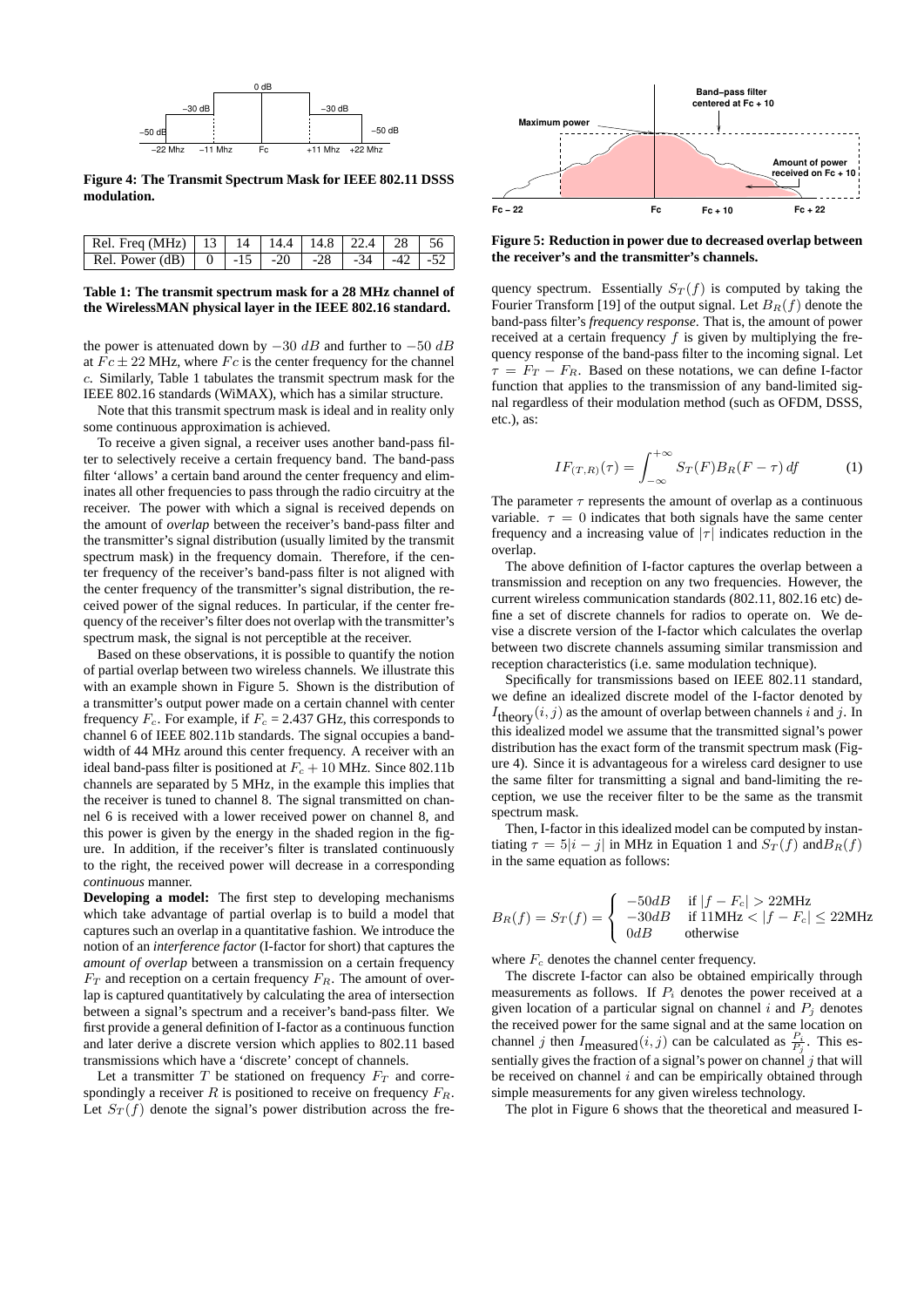

**Figure 6: Theoretical vs mea-Figure 7: Theoretical I-factor sured I-factor for two 2.4 GHz on a 2.4 GHz 802.11 channel 802.11 channels. due to an interfering 802.16 channel.**

factor values for two interfering 802.11b wireless channels match fairly well (measurement performed using commodity hardware). We also show the theoretical I-factor at a 2.4 GHz 802.11 channel due to interference from a 802.16 tranmission in Figure 7. This was calculated using the 802.11 transmit spectrum mask (Figure 4) and the 802.16 transmit spectrum mask (Table 1). Note, measured I-factor for this case was not available due to lack of 802.16 hardware.

## **3.1 Inferring interference effects**

A wireless signal attenuates in strength as it travels from the transmitter to the receiver. If the transmitter and the receiver are tuned to the same channel, this is the only form of signal attenuation visible at the receiver. However, if the receiver and the transmitter can be tuned to different channels (with different center frequencies) an additional signal attenuation is perceived at the receiver, as given by the I-factor. Thus, both physical distance as well as spectral distance between the transmitter and the receiver is responsible for signal attenuation. Hence both of these factors should be considered when the interference effects of a signal is defined.

Let the transmitter and the receiver be separated by a distance, d and operating on channels i and j respectively. If  $P_t$  is the transmitted power of the signal, then by enhancing the two-ray ground propagation model [19, 20] with the notion of I-factor, the received power is given by:

$$
P_r = \frac{P_t C_t I(i,j)}{d^k} \tag{2}
$$

where  $C<sub>t</sub>$  denotes a set of constants capturing various radio properties such as the antenna gains and height, etc. and the path loss parameter  $k$ , is typically between 2 and 4. If  $N$  is the ambient noise at the receiver, then the signal is correctly received at the receiver if the Signal to Noise Ratio (SNR) exceeds a Carrier Sense Threshold,  $Th$ . In this case,  $R$  is considered to be within the transmission range of T. On the other hand, if the SNR falls below this threshold, the signal is not correctly decoded at the receiver. Instead the received power adds to the noise at the receiver. In this case we consider  $R$  to be in the interference range of  $T$  but not within its transmission range.

Now consider the case where two transmitters,  $T$  and  $T'$ , are attempting to communicate with two receivers R and  $R'$  respectively. Assume that both receivers are within the transmission ranges of both transmitters. In such a case, both transmissions cannot happen simultaneously (due to interference effects) thereby reducing parallelism. However, since both transmitters are in range of the receivers, the contention to transmit can be resolved using standard standard MAC level mechanisms, such as RTS-CTS.

When a receiver  $R$  is in the interference range of one transmitter T, but not in its transmission range. such contention resolution is not possible. This is because MAC-level mechanisms, such as RTS-CTS, rely on  $R$  correctly receiving a frame from  $T$ , which



**Figure 8: Transmission range (normalized) and channel separation for 802.11 networks.**



**Figure 9: Effect of partial overlap on the bit error rate.**

is not the case. In particular, transmissions from  $T$  would add to the noise at  $R$ , thereby reducing its SNR when receiving data from another transmitter,  $T'$ . If as a consequence the SNR falls below the carrier sense threshold, then such data is not correctly received. We examine both these scenarios in turn.

*Impact of partially overlapped channels on transmission ranges.* When  $R$  is within the transmission range of  $T$ , under the two-ray ground propagation model, the following condition needs to hold:

$$
Th \quad < \quad \frac{P_r}{N} = \frac{P_t C_t I(i,j)}{N \cdot d^k} \text{ i.e.,} \tag{3}
$$

$$
d \quad < \quad \sqrt[k]{\frac{P_t C_t I(i,j)}{N. Th}} \tag{4}
$$

Note that this equation implies that even if a transmission made on any channel can potentially be correctly received by tuning the receiver to a neighboring, partially-overlapped channel.

If  $i = j$ , i.e., both the transmitter and the receiver are operating on the same channel, then  $I(i, j) = 1$ , and the transmission range is given by  $d_{ii} = \sqrt[k]{\frac{P_t C_t}{NTh}}$ . Otherwise, if the transmitter is on channel  $i$  and the receiver on channel  $j$ , then the transmission range is is given by  $d_{ij} = \sqrt[k]{\frac{(P_t C_t I(i,j))}{N_a}}$ . It follows that

$$
d_{ij} = I(i,j)^{1/k} d_{ii} \text{ where, } d_{ii} = \sqrt[k]{\frac{P_t C_t}{NTh}} \tag{5}
$$

Similar models can be derived for other radio propagation models as well. In Figure 8 we illustrate how the transmission range varies with channel separation for the two-ray ground propagation model (normalized against the interference range for channel separation of zero). Note, that y-axis is in a logarithmic scale. We can observe that the interference range decay is quite fast. For example, channels 1 and 4 (with separation of 3) can be used without direct interference when separated by a mere distance of about 3 meters (assuming the transmission range on the same channel is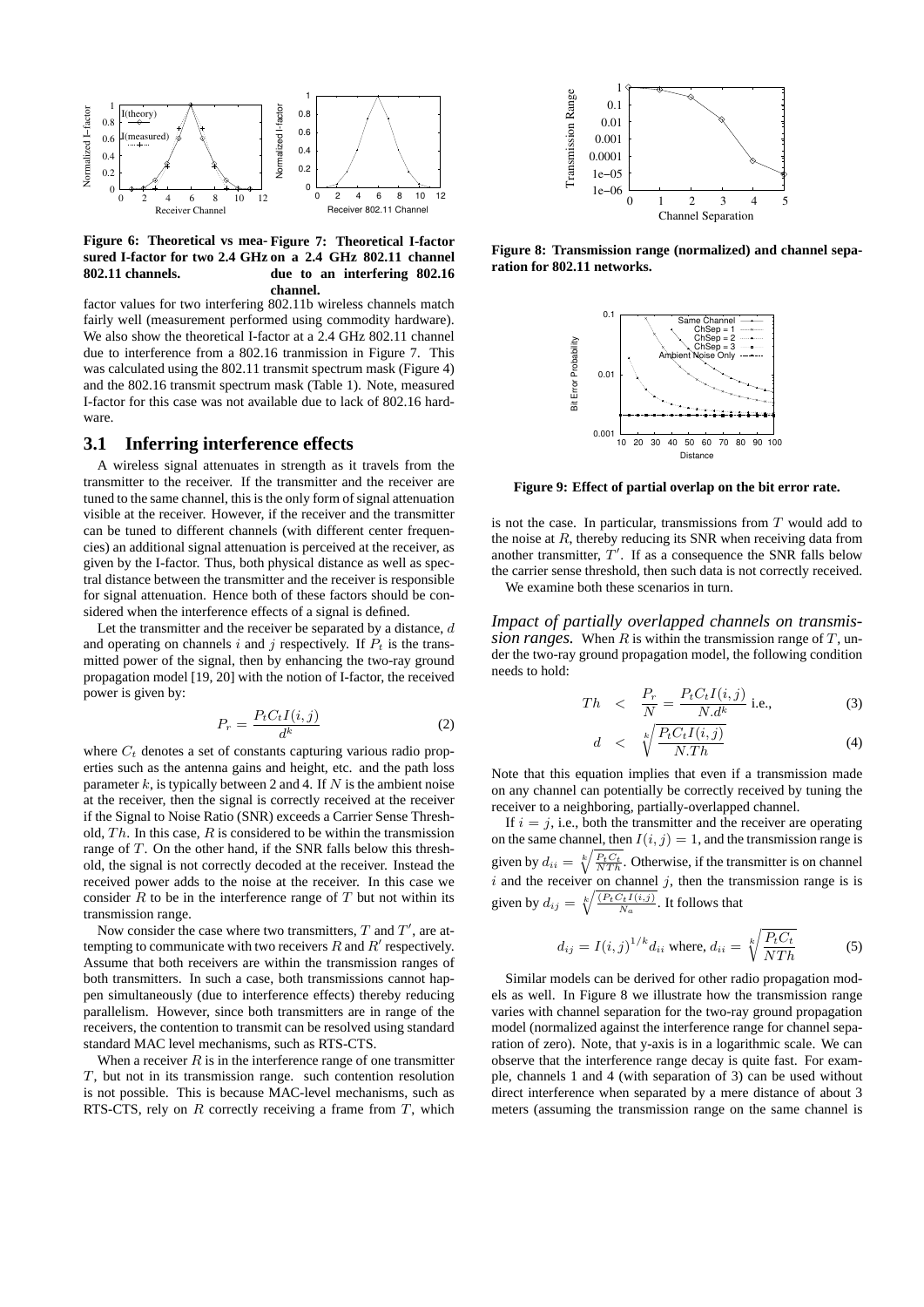300 meters). This implies that good spatial re-use is possible by employing a set of partially overlapping channels. We present more detailed arguments for capacity improvements using partially overlapped channels in Section 4.

*Impact of partially overlapped channels on noise and bit errors.* If a signal is received at R with power below the carrier sense threshold, it cannot be correctly decoded at the receiver and instead adds to the noise. If  $R$  is attempting to receive a signal from another transmitter, such a transmission from  $T$  lowers its SNR and may contribute to losses.

Let  $P_{ii} = \frac{P_t C_t}{d^k}$  be the received power on channel i with the transmission made on the same channel. Let  $P_{ij}$  denote the power received on channel j. Clearly,  $P_{ij} = I(i, j) \frac{P_t C_t}{d^k}$ . Considering this transmission as noise, we note that the partial overlap has reduced the signal strength by  $I(i, j)$ . That is  $1/I(i, j)$  concurrent such transmissions on partially overlapped channels would bring up the noise to the same level as a single transmission on the same channel.

For example, consider the case when the receiver is on channel 4 of the 2.4 GHz band and transmitters are on channel 6. To match the interference effect of a single transmitter on channel 4, we would need  $1/I(6, 4) = 10^{-1.147} = 14$  transmitters in channel 6. Even in densely deployed wireless environments, such occurrences are rare. This is because 14 transmitters on the same channel (channel 6, for example) can transmit simultaneously if and only if none of them are in range of each other. (If two of these transmitters are in range of each other, then normal channel contention mechanisms, such as RTS-CTS, will only allow one of the transmissions to proceed at any time.) Given that the receiver  $R$  is in interference range of all 14 transmitters, it is difficult to find a configuration in which none of these transmitters are in mutual range.

We now study the effect of noise from such interfering transmitters on partially overlapped channels on a given receiver, by examining its bit error rate.

**Bit error rates:** In order to model the impact of interfering transmitters on bit error rate, we need to use some model for the modulation scheme in use. Consider an 802.11-based environment where the modulation scheme used is DSSS based binary phase shift keying (BPSK). For such a modulation scheme, the bit error rate of the channel is given by  $p_b = erfc(2 * E_b/N_o)$  where  $p_b$  gives the probability of a bit being received in error,  $E_b$  is the energy per bit of a transmission and  $N<sub>o</sub>$  is the background noise level [19].

Let  $T$  be a transmitter in interference range of  $R$ , while  $T'$  be a transmitter in transmission range of  $R$ . The received power of the interfering transmission from  $T$  as received by  $R$  is calculated using the two-ray ground propagation model as discussed in the previous section. We assume that both  $T$  and  $T'$  use the same transmission power  $P_t$  and have similar radio characteristics (such as antenna gain, etc.) denoted by the constant  $C_t$ . We are interested in calculating the bit error rate at  $R$ , tuned to channel  $j$ , for the following scenario:  $T'$  is transmitting some data to R in channel j, while a transmission from  $T$  on channel  $i$  is causing interference. Based on the two-way ground propagation model, the error model for BPSK, and the definition of  $I(i,j)$ , this is given by:

$$
p_b = erfc(\frac{2 * P_t C_t}{d_{T'R}^k (N_o + I(i, j) * \frac{P_t C_t}{d_{TR}^k})})
$$

where,  $d_{T'R}$  and  $d_{TR}$  are the distances between  $T'$  and  $T$  from  $R$ respectively.

We show the effect on  $p_b$  by using realistic values for the various parameters. We used a transmit power of 100 mW, a carrier

sense threshold of -102 dBm and an indoor ambient noise level of -110 dBm (based on measurements) mimicking typical 802.11 radio properties [21]. Using a receiver sensitivity of about -87 dBm, this gives a transmission range of about 30m. We used the maximum value of 30 m for  $d_{T'R}$ , the distance between the transmitter  $T'$  and receiver R. Such a value reduces the energy per bit  $E_b$ to the minimum possible as per the receiver sensitivity thresholds, thus allowing us to observe the worst possible impact on the bit error rate. The physical distance between the interferer  $T$  and the receiver  $R$  is varied between 10 m to 100 m while maintaining the maximum possible separation of 30 m between  $T'$  and R. Figure 9 plots the bit error probability  $p<sub>b</sub>$  for various configurations, when  $k = 2$ . Note that each plotted line is cut off at the distance for which  $T$ 's transmission is correctly received at  $R$  (i.e.,  $R$  is now in transmission range of  $T$ ). The 'Same Channel' case shows the effect on the bit error rate when  $T$  is operating on the same channel as R. The 'Ambient Noise Only' case shows the bit error rate due to the ambient noise without the presence of any interference on any channel. It is easy to observe that the bit error rate falls rapidly with increase in channel separation as well as with increase in distance. (Note that y-axis is in the log scale.)

#### **4. CAPACITY IMPROVEMENTS**

We now discuss the impact of partial overlapped channels on total capacity of wireless environments. In particular, we compare the achieved capacity to the scenario when only non-overlapping channels are used.

Let us consider that in a given spectral band there are a total of  $M$ channels of which N are non-overlapping. For 802.11b,  $M = 11$ and  $N = 3$ . Note, that we are considering the same spectral band in both scenarios. Hence, the total bandwidth being compared are the same in both cases.

We first examine non-overlapping channels. Now, consider a wireless environment where we have a set of nodes V within a certain specified region which share the set of  $N$  non-overlapping channels. We define a link between any two nodes  $u, v \in V$ which are interested in communicating with each other through basic wireless transmissions (without any higher level routing). We represent this link by a directed edge  $e = (u, v)$  as shown in Figure 10.

For simplicity, lets assume that every node has a single radio with similar radio characteristics such as transmit power, receiver sensitivity thresholds (minimum power required to receive a packet), etc. Thus, each node has a fixed transmission range R. Let  $d_{uv}$  denote the distance between nodes u and v.  $(u, v)$  is a wireless link if and only if  $d_{uv} \leq R$ , this implies that the node u can transmit to node  $\upsilon$ .

Consider a node  $u$  that makes a transmission to node  $v$  on a specific channel  $i$  as shown in Figure 10. If there are, say,  $n$  nodes contending for the medium along with node  $u$ , we would expect u node to get roughly  $1/n$  share of the capacity of the wireless medium using standard methods to resolve contention at the link layer. For example, techniques such as the distributed coordination function (DCF) of 802.11 can be used. The number of nodes which contend with  $u$  is a crucial factor in determining the long term throughput of node  $u$ .

One way of reducing this contention experienced by node  $u$  is to partition the set of contending nodes among the  $N$  non-overlapping channels. For ease of exposition, lets assume that the nodes are distributed randomly within the specified region of interest. Let  $\phi$ denote the node density, that is the number of nodes within a unit area. Let  $\lambda(N)$  denote the expected number of nodes that contend with node  $u$ , which is given by calculating the number of nodes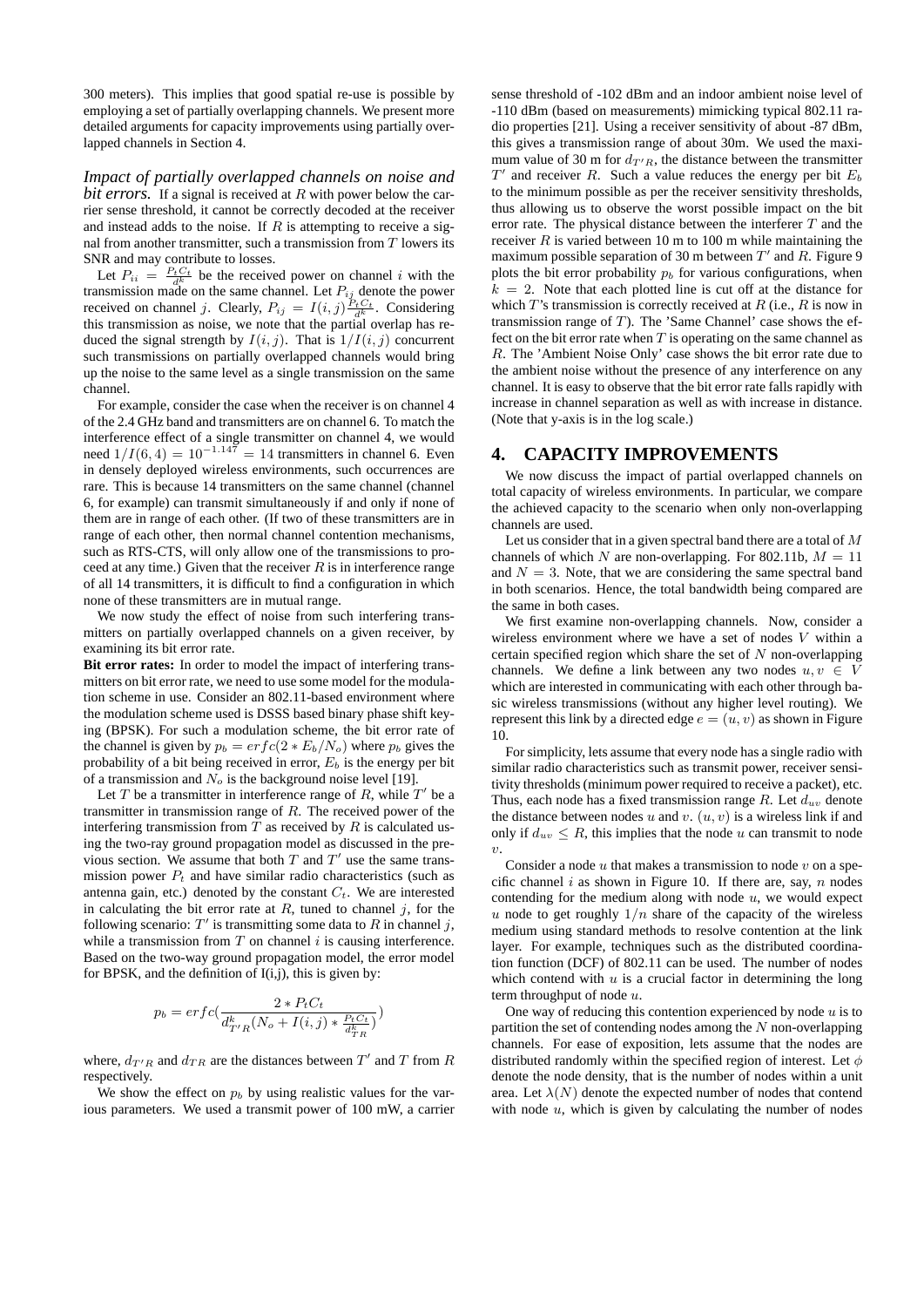

**Figure 10: The interference region for node** u **transmitting to node** v**.**

within the region of contention:

$$
\lambda(N) = R^2 \frac{\phi}{N} = \lambda(N)
$$

We now examine the case where we use the  $M$  partially-overlapped channels. When using partially overlapped channels, a node on channel i would contend with nodes within a region given by  $I(i, j)^{1/2}R$ on a partially overlapped channel j. Here,  $I(i, j)$  is the I-factor function discussed in Section 3. Using these M channels and the notion of I-factor we can compute expected number of nodes that contend with node u as  $\lambda(M)$ , given by

$$
\lambda(M) = \sum_{j \in \{1...M\}} (R(I(i,j))^{1/2})^2 \frac{\phi}{M}
$$

We evaluate the values of  $\lambda(N)$  and  $\lambda(M)$  for the channel structure present in the 2.4 and 5GHz bands. Here, channels are spaced 5 MHz apart, while each channel has a width of about 20 MHz. Thus, N non-overlapping channels give us  $M = 5N - 4$  partially overlapped channels. We evaluate the ratio  $\frac{\lambda(M)}{\lambda(N)}$  as

$$
\frac{\lambda(M)}{\lambda(N)} = \frac{N}{M} \sum_{j \in \{1...M\}} I(i,j) = \frac{1.2N}{5N - 4}
$$

Now for a reduction in the number of contending nodes using partially overlapped channels we would expect  $\lambda(M) < \lambda(N)$ , that is,  $\frac{1.2N}{5N-4} < 1$  or  $N > \frac{4}{3.8}$ , which is trivially true for partially overlapped channels to exist (as  $N \geq 2$ ). For example, in the 2.4GHz band there are 3 non-overlapping channels and thus  $N =$ 3. This gives an expected reduction in the link layer contention by a factor of 3.05.

In Section 5.1, we discuss modifications to an existing channel assignment scheme in the context of wireless LANs. The main difference between a wireless LAN and the ad-hoc wireless environment here is the centralized nature of the links. Clients send wireless traffic to designated devices called access points (APs). This makes the links AP-centric in nature. However, such a centralized link structure is still a special case for the analytic reasoning presented here. For environments which exhibit high interference due to higher node densities, our enhancements to the channel assignment scheme discussed in Section 5.1 bring improvements in application level TCP/UDP throughputs by a factor of about 3.0 matching our theoretical result here ( $\frac{5N-4}{1.2N} \approx 3.05$ ). This shows that using the partially overlapped channels as modeled by I-factor, wireless nodes can experience less contention at the link level which translates to better throughput for the higher layers of the networking stack.

## **5. APPLICATIONS**

In this section we discuss how the proposed partially-overlapped channel model can be employed in improving spectrum utilization in two different scenarios: (i) WLANs and (ii) multi-hop wireless mesh networks. In both cases, we start with an existing channel

#### **Algorithm 1** Randomized Compaction  $(X, T, k)$

- $\overline{X}$  = set of access points,
- $T = set of range sets for each client.$
- $k =$  number of channels
- $\theta$  :  $X \to \{1...k\}$  is the resultant channel assignment
- 1:  $X'$  be a random permutation of  $X$ .
- 2: Let  $X' = \{x_1, x_2, \ldots, x_i\}.$
- 3: Set  $\forall x \in X, \theta(x) = -1$  /\* indicates an unassigned AP \*/
- 4: **while** true **do**<br>5:  $val \leftarrow OB$ .
- $val \leftarrow \text{OBJ}(T, \theta)$
- 6: **for**  $i = 1...|X|$  **do**
- 7:  $\theta(x_i) \leftarrow$  Compaction Step  $(x_i, \theta, T, k)$
- 8: **end for**
- 9: **if**  $OBJ(T, \theta) = val$  **then**
- 10: stop<br>11: **end if**
- end if

12: **end while**

assignment algorithm proposed in prior literature — a centralized greedy-style approach for WLANs [22] and an LP-based formulation for mesh networks. Both of these algorithms use a *boolean indicator variable* to model presence or absence of interference in the wireless environment. The goal of these algorithms was to increase overall utilization of the wireless spectrum using non-overlapping channels only. Our proposed modifications in both these cases require change in just the definition of this indicator variable to capture the notion of interference due to partially overlapped channels. Subsequently, by allowing assignment of partially overlapped channels, we show in this section that significant performance gains are possible.

We make two additional comments prior to discussing our proposed modifications. First, when we compare performance of nonoverlapping channels to that of partially overlapped channels, we use the same spectral band. In particular the width of the spectral band is identical in both cases. Second, the choice of a boolean indicator variable to indicate interference is not ours, but were made by these prior algorithms. We believe a more efficient design of these algorithms is possible by using a more continuous representation of interference, e.g., using a real number in the [0,1] range. However, we intentionally use the same construct as in these prior pieces of work in the non-overlapping assignment as well as in the partially-overlapped assignment cases. Further results (not shown in this section) illustrate that the relative performance of the two approaches remain the same irrespective of use of boolean or continuous indicator variables.

## **5.1 Channel Assignment In Wireless LANs**

Wireless LANs have seen significant deployment as the last hop connectivity solution in various indoor environments. They operate in the so called 'infrastructure' mode (as opposed to ad-hoc) where a centralized entity called an access point (AP) acts as a link level gateway for a client's traffic. A wireless client *associates* to an AP within communication range in order to obtain network service from it. An AP together with its associated clients form a basic service set (BSS). All entities belonging to a BSS operate on a single channel.

The problem of channel assignment in WLANs deals with allocating channels to APs so as to maximize performance by eliminating interference among neighboring BSSs'. Typically, a wireless LAN either uses a static channel assignment or the APs use simple heuristics such as searching for the least congested channel [23]. While a careful assignment of channels to APs can improve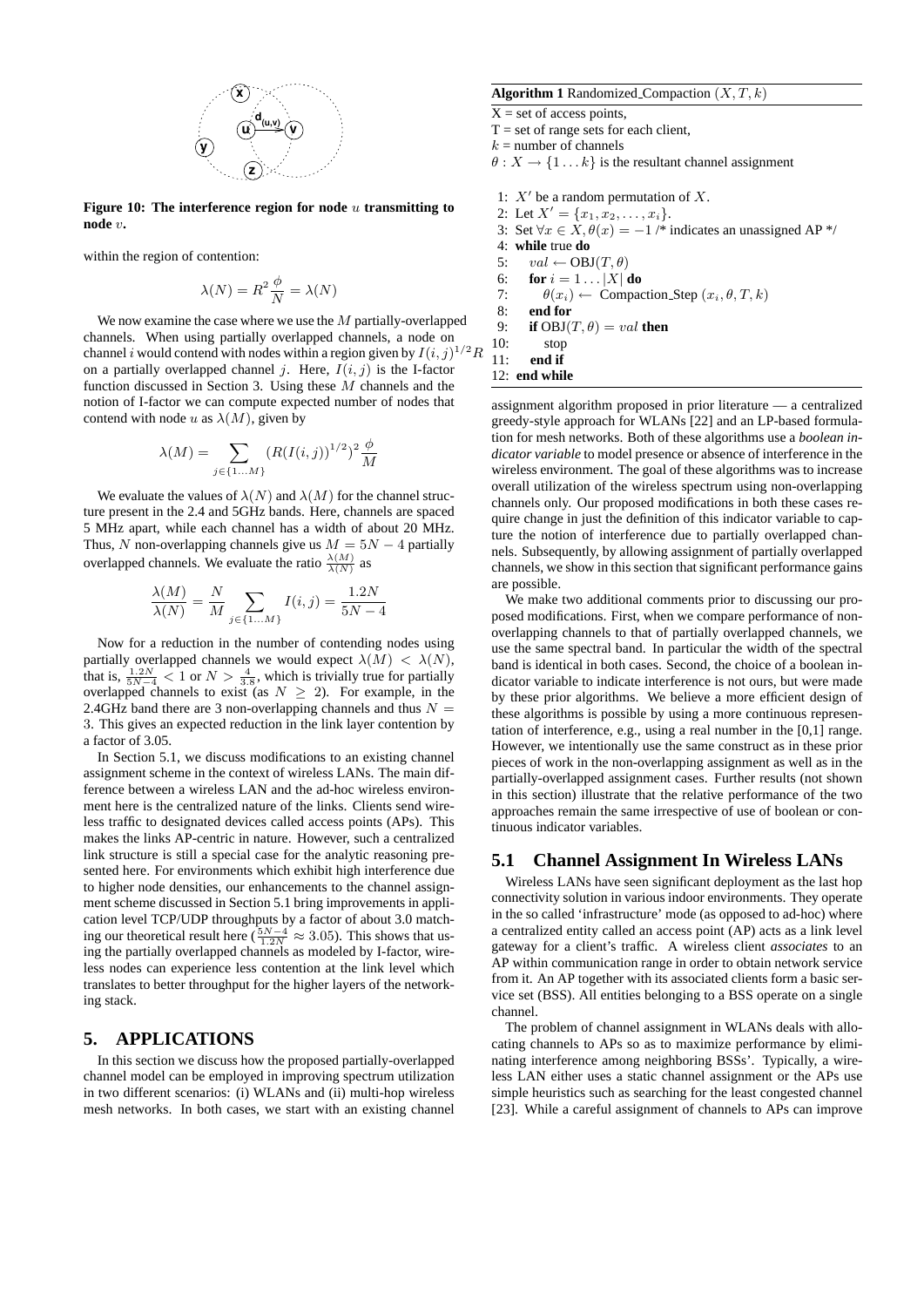

**Figure 11: A WLAN example.**

performance over heuristics, load balancing of clients among available APs is important for achieving significant gains. Given the increase in the density of APs in an average neighborhood, careful assignment of channels and balancing of client load has become an important problem.

In [22], authors describe a client-driven approach for channel assignment, that uses set-theoretic constructs to model interference. We refer to this algorithm in this paper as *Randomized Compaction.* We first give a brief discussion of the concepts presented therein. Subsequently, we show the advantages of using partial overlap among channels by making corresponding enhancements to the techniques. **Background:** An AP along with its *associated* clients that form a BSS operate on a single channel. Two interfering APs (and associated clients) operating on the same channel can lead to severe performance penalties. For example, consider the topology shown in Figure 11 with two clients and three APs. Client  $C_i$  is associated to AP  $AP_i$ ,  $i = 1, 2$ . Here, clients  $C_1$  and  $C_2$  could interfere with each other if operating on the same channel. Thus, a good channel assignment strategy would assign  $AP_1$  and  $AP_2$  to different channels.

In [22], authors model this problem as a *conflict* set coloring formulation. The term conflict refers to the interference suffered by a client. For ease of exposition, we discuss a simplified version of this model here, however, our enhancements using partial overlap were performed over the original formulation. Let  $(X, C)$  denote a wireless LAN, with  $X$  as the set of APs, and  $C$  as the set of clients. Each client c is associated with a range set, say  $r_c$ . This is the set of APs within communication range of the client. For example, for client  $C_1$  in Figure 11,  $\{AP_1\}$  comprises its range set.

Channel assignment is performed in a centralized manner using the *Randomized Compaction* algorithm presented as Algorithm 1 which optimizes a min-max objective function denoted by OBJ. This objective function captures the total interference experienced by each client as a min-max value to address issue of fairness among clients. The total interference or conflict experienced by a client can be computed as  $cf_c = \sum(\eta(x) + 1)$  where  $\eta(x)$  is the total number of clients associated to AP x. This sum is taken over all APs  $x \in r_c$  which operate on the same channel as c. Let  $CF =$  ${cf_1, \ldots, cf_{|C|}}$  denote a *conflict vector*, which is the total interference or conflict experienced by each client, arranged in nonincreasing order of value. A given channel assignment is said to be a min-max assignment if its corresponding conflict vector  $\vec{CF}$ has the same or lower lexicographical value than any other feasible channel assignment. That is,

*Optimize:*  $OBJ(X, C) = \overrightarrow{CF}$  as the best min-max lexicographical value.

The randomized compaction algorithm (Algorithm 1) starts with a random permutation of APs (Step 1). In Step 5 and 9, the OBJ is computed to evaluate a specific channel assignment. During the 'compaction' step (Step 7), the algorithm progressively chooses the 'best' channel among all available channels for an AP according to this objective function. The algorithm invokes the compaction step for each AP in succession according to the random permutation performed in Step 1.

The quantity  $cf_c$  which captures the total interference suffered by a client, is the primary place which distinguishes a wired network from a wireless one. This function captures the interference



**Figure 12: Results for high interference topologies.**





suffered by clients due to the broadcast nature of wireless transmissions. However, in its current form, it assumes independence among channels. Next, we discuss how our model of I-factor for partial overlap enables this algorithm to make full use of them.

**Partial Overlap Based Enhancements:** We briefly discuss our enhancements which incorporate the notion of partially overlapped channels. All our enhancements are confined to the  $cf_c$  function, discussed earlier. This function captures the total interference experienced by client c. The randomized compaction algorithm which uses this objective function requires no modifications.

The basic concept behind the enhancements stems from the observation that the interference function  $cf_c$  assumes independence among the available  $k$  channels. This is modified to consider interference from clients/APs on partially overlapped channels according to the I-factor model. Let  $POV(x, x_{ch}, y, y_{ch})$  be an indicator boolean function which denotes if the nodes  $x$  and  $y$ , operating on channels  $x_{ch}$  and  $y_{ch}$  respectively, interfere with each other. This function can be computed using the I-factor based model discussed in Section 3. Based on the  $POV$  function, the client interference  $cf_c$  can be computed by summing up  $\eta(x) + 1$  (the interference from the BSS  $x$ ) over all APs  $x$  that interfere with client  $c$  on any partially overlapped channel as given by values of the  $POV$  function. With these changes, the randomized compaction algorithm now performs channel assignment and balancing of client load using all available partially overlapped channels.

The  $POV$  function can also be computed empirically by performing a *scan* operation (defined in the 802.11 standard) of all channels to determine which nodes interfere (on which channels). Such a scan operation is already performed periodically by each client participating in the randomized compaction algorithm [22] to maintain the freshness of their range and interference sets. Thus, modifications to a practical implementation of this technique can be easily performed.

**Simulation Results:** Here, we perform a quantitative study of using partially overlapped channels with the randomized compaction algorithm through packet-level simulations. The simulations were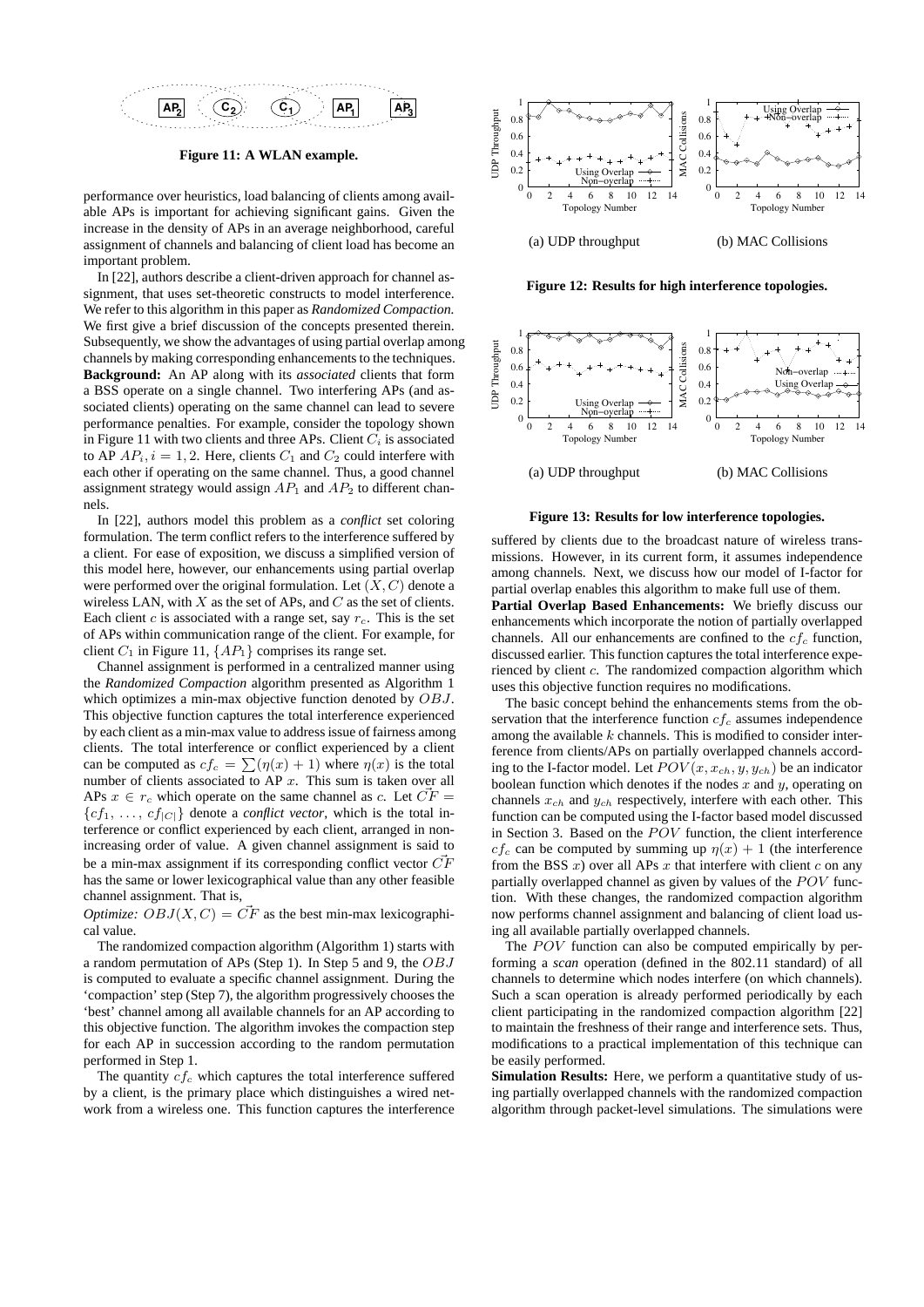performed over a modified version of the NS-2 simulator. This study compares the performance of the randomized compaction algorithm alongside the enhancements discussed earlier.

We performed modifications to the NS-2 simulator to improve the wireless link behaviors and incorporate realistic channel models. Our modifications include fixing of the binary interference model present in NS-2, an implementation of a bit error rate model and an implementation of partially overlapped channels according to the I-factor model.

The simulation parameters used closely match the configurations discussed in [22]. Various topologies were generated by varying the number of clients over a fixed region of coverage while maintaining a fixed client:AP ratio. For each topology generated, two types of simulations were performed; one with TCP flows and the other with UDP. FTP download applications over large file sizes were used to create the TCP flows. The UDP flows were generated using a constant bit rate (CBR) traffic generator with rates high enough to saturate the medium. The packet size for all traffic was set at 1024 bytes and the bit rate for the medium was set at 11Mbps.

We observed that using 11 partially overlapped channels brought about improvements in TCP/UDP throughputs by a factor between 1.6 to 3.0 depending on the client densities. If all these eleven channels had been non-overlapping we would have expected a best-case improvement of  $11/3 = 3.67$  (over three non-overlapping channels). Thus, we find that 11 partially overlapped channels improve the throughputs significantly over using 3 non-overlapped ones in the 2.4 GHz band. We also observe that with partially overlapped channels, the client throughputs reach to about 70% of their maximum attainable values as compared to using 11 non-overlapping ones. This gap of about 30% is attributed to the partial overlap present among the channels.

**Throughput Improvements:** We first discuss the throughput results over 28 randomly generated topologies with 200 clients and 50 APs. Half of these had 'high' interference (average of 8 APs in range for each client), while the others had 'low' interference (4 APs in range). The interference was controlled by setting the transmit power of the clients/APs and the receiver sensitivity thresholds (which is the minimum signal power required for packet reception).

Figures 12(a) and 13(a) compare the per-client UDP throughput in a *normalized* manner for high and low interference topologies respectively. Both plots were normalized by the same maximum data point for comparison. The X-axis shows the topology number. Both plots show that partially overlapped channels perform consistently better. For example, in Figure 12(a) for topology number 0, randomized compaction using non-overlapping channels gave a normalized per-client UDP throughput of 0.3, while using partial overlap a throughput of 0.82 was achieved which gives an improvement factor of 2.73.

Overall, for the high interference topologies (Figure 12(a)), we observe an average improvement factor of 2.57. Note that the availability of 11 non-overlapping channels could have *maximally* improved the throughputs by a factor of  $11/3 = 3.67$ . The sparse topologies observe an improvement by a factor of 1.58. This shows that the actual factor of improvement depends on the local density of interference. Such improvements at the application level metrics are brought about by reduced interference or contention at the link layer. We measure such contention by observing the MAC level collisions encountered by the TCP/UDP flows. Figures 12(b) and 13(b) plot the MAC level collisions observed during the same experiments (normalized by the same constant). These collisions directly reflect the amount of contention observed by the clients. As can be observed from Figures 12(b) and 13(b), the number of collisions reduce in the partial overlap case by an average factor of 2. This reduction shows how partially overlapped channels can reduce such contention thereby improving the application perceived metrics.

**Effect of Client Density:** Increased client densities mimic the so called *chaotic* network deployments [24] that are beginning to emerge in the form of hotspots and unmanaged networks. Figures 15 and 14 plot the UDP/TCP throughputs respectively over various topologies with increasing density of clients/APs. The relative improvement brought about by using partially overlapped channels increases with density. For example, the factor of improvement using partial overlap grows from 1.25 for 120 clients (Figure 14) to about 1.9 for 360 clients. Similar improvements can be seen for the UDP throughputs (Figure 15). This is because the effect of reduced contention on application level metrics is magnified as the topologies become dense. This observation is also evident from Figure 16 which plots the MAC level collisions observed during the UDP simulations. This figure shows that the number of collisions increase much faster with density when using only non-overlapped channels. For example, with 120 clients the number of collisions using partial overlap were about 30% less than the non-overlapped case. With 360 clients, the number of collisions using partially overlapped channels were lessened by a factor of 1.8.

The results of our enhancements to an existing channel management approach show the wide applicability of this I-factor model which captures partial overlap among channels in a quantitative fashion. These results demonstrate the significant gains that can be achieved by considering the possibilities that arise from performing spatial and spectral re-use in a joint manner.

#### *5.1.1 Increasing Capacity of WLANs*

The *Randomized Compaction* algorithm of the previous section addressed the channel assignment problem given a specific deployment of APs in the environment. In this section we briefly examine the joint question of deployment strategy and channel assignment for APs from the viewpoint of increasing total capacity of a WLAN.

We assume that all the APs in a WLAN network (ESS) are connected to a high-speed backbone. Hence capacity achievable for clients are only limited by the capacity of their wireless environments. We also assume that clients are located randomly in a square region. Additionally their location can change over time. Under such assumptions, the APs need to be laid out in a regular pattern. In this section we study the capacity of two possible regular patterns for AP distribution in a large region, and comparing the impact of using non-overlapping and partially overlapped channels.

In particular we consider the 2.4 GHz band with 3 non-overlapping channels (1, 6, and 11) and compare its performance to using 4 partially overlapped channels (1, 4, 7, and 11). Our deployment strategy for this scenario had the following two goals: (i) guarantee that any point on the physical space is covered by at least one AP, and (ii) to reduce interference on the topology, the minimum separation of APs using channels  $i$  and  $j$  be governed by their transmission ranges as given by  $d_{ij}$  and  $d_{ij}$  in Equation 5.

We use 3-clique (based on an equilateral triangle) and 4-clique (a square with additional diagonal edges) as two regular patterns to cover the physical space (with an AP on each vertex of these shapes). These two patterns are optimally colorable with 3 and 4 channels.

It turns out that when 4 partially overlapping channels are used with the 4-clique pattern, the possible separation between neighboring APs can be made smaller than the 3-clique pattern. This allows us to deploy more APs in the same physical space using 4 partially-overlapping channels than the 3 non-overlapping channel case. Note that in both cases we do not violate either of the two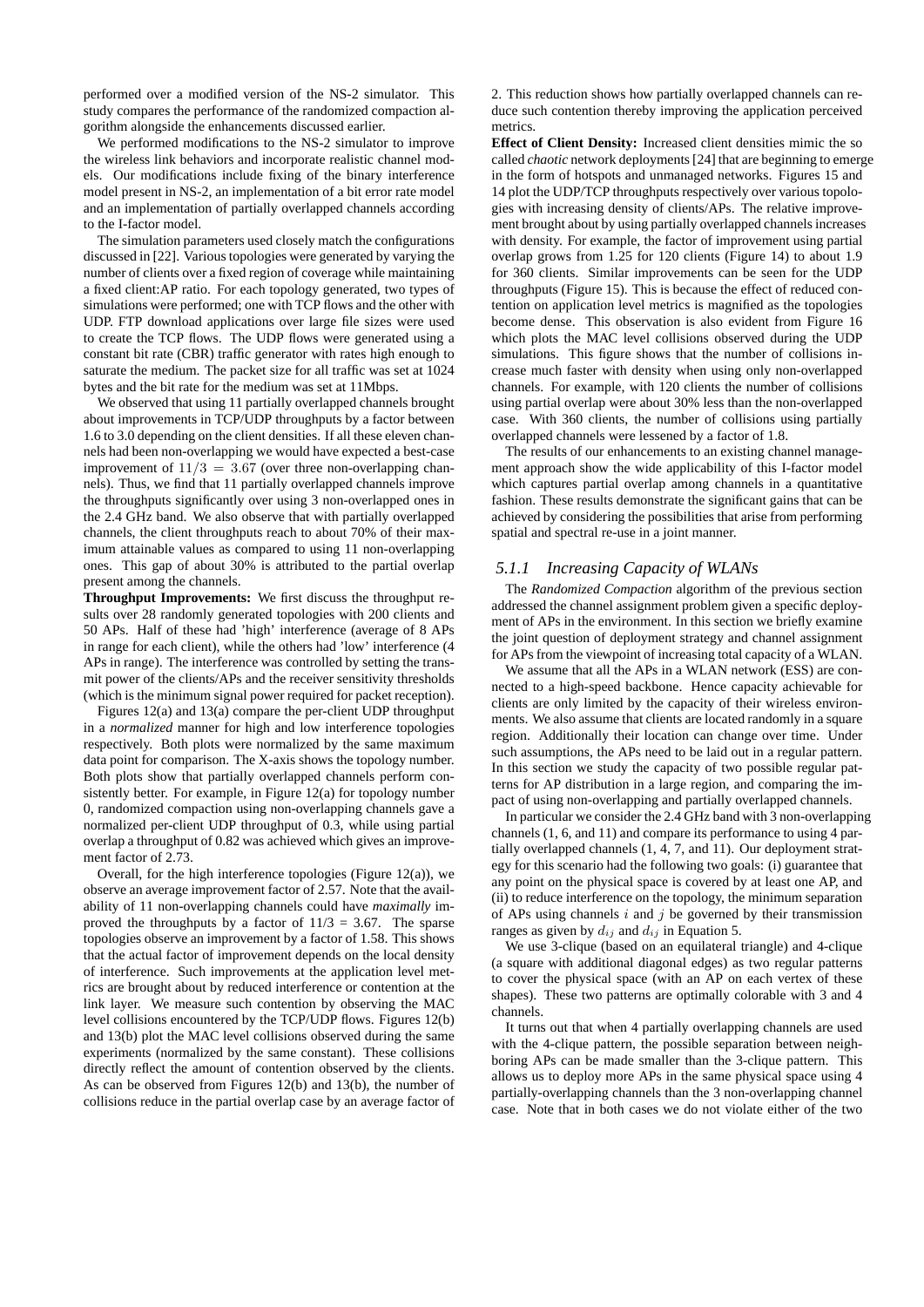

**Figure 14: TCP Throughput (normalized) versus density.**



**Figure 15: UDP Throughput (normalized) versus density.**



(a) UDP throughput

# (b) TCP throughput

#### **Figure 17: Greater spatial re-use with overlapped channels in WLANs.**

goals outlined earlier. This is because partially-overlapped channels allow better spatial re-use as discussed in Section 3. Consequently it follows that the aggregate throughput achieved by clients using the 4 partially-overlapped deployment strategy is much higher.

We show this for TCP and UDP based experiments (conducted using similar *ns* simulations) in Figure 17. In these experiments, the clients were placed at locations chosen uniformly at random within a square region with the APs laid out as discussed above. The number of clients were varied for different experiments from 500 to 1000. Using just four partially overlapped channels the improvements in throughputs was about 50 to 80%, as can be observed in the plots. The improvements increase as the number of partially-overlapped channels were increased from 4 to 11 within the same spectrum band.

If we used the denser 4-clique pattern and optimally colored them using 3 non-overlapping channels (so that the number of APs deployed was the same as used in the 4 partially overlapped channel scenario), then the aggregate throughput actually falls marginally below the 3-clique, 3 non-overlapping channel scenario. This is due to increase in interference between APs and clients in such a deployment. We also illustrate this performance degradation in Figure 17.

## **5.2 Channel Assignment in Mesh Networks**

Wireless mesh networks are increasingly becoming popular as an Internet access technology for enhancing or extending connectivity to residents and local businesses where wires are a costly solution. These networks are formed by a collection of access points or mesh routers which are devices with potentially more than one radio interface. Such multi-hop wireless networks have a few routers designated as Internet gateways and the goal is to route traffic from clients (associated to other routers) to the 'best' gateway. Thus, a careful assignment of channels to these potentially interfering set of mesh routers with the goal of creating low interference paths to the set of gateways is important to realize the full potential of this technology. Thus, there has been much recent interest in addressing



**Figure 16: MAC level collisions (normalized) versus density for UDP flows.**

the joint problem of channel assignment and routing in the context of mesh networks [3, 4, 7, 6, 5].

In [6], authors present a mathematical formulation which includes a set of linear programs (LP) to perform joint channel assignment and routing for a mesh network with the objective of improving client throughput. This problem is divided into three subproblems, namely that of channel assignment, flow routing and link flow scheduling. The problem of link flow scheduling deals with coordinating transmissions among an interfering set of edges on each channel. Flow routing addresses the problem of maximizing the per-client throughput carried by the network to the gateways. This also addresses client fairness issues. Channel assignment deals with partitioning the flow assignments obtained by solving the flow routing problem into specific channels so as to minimize the overall interference.

Here, we discuss our enhancements which lets their mathematical formulation take advantage of the partially overlapped channels. Due to space constraints we briefly discuss our enhancements to the linear program which addresses the problem of scheduling interfering links. The basic idea behind these changes is the key invariant that has led to similar enhancements to the other subproblems as well. First, we briefly discuss the concepts behind the modifications to the link flow scheduling problem. Later we compare the results from using our full set of enhancements over an experimental mesh topology which show an average performance improvement factor of 1.6.

**Link Flow Scheduling:** A mesh network is modeled as a directed graph  $G$  over the set of mesh routers as the vertices  $V$ . Directed edges comprising the set  $E$  indicate wireless links in the mesh backbone. The problem of link scheduling refers to how a set of interfering links can be scheduled to transmit such that the frequency of the transmissions that interfere or collide is reduced. This is achieved by dividing the time into specific slots. The algorithm that specifies which edge transmits on which slot is called a *schedule*. The period of a schedule  $T$  is the number of slots after which the slot assignments repeat.

A schedule S specifies if an edge  $e \in E$  is allowed to transmit on a channel i in a specific slot  $\tau \in \{1, 2, \dots T\}$  where T is the period of the schedule. Let  $X_{e,i,\tau}, e \in E, i \in F(e), \tau \geq 1$  be the indicator variable where  $X_{e,i,\tau}$  is 1 if and only if link e is active in slot  $\tau$  on channel *i* according to the given schedule S. Here  $F(e)$  is the set of common channels among the end-nodes of the edge e. For each edge  $e$ , let  $ISET(e)$  denote the set of edges that interfere with it. This set can be computed by considering the radio characteristics such as transmit power and a propagation model much like the set of contending nodes that was computed in Section 4.

A schedule  $S$  is said to be interference free if for any time slot no two interfering edges (as given by ISET) are allowed to transmit. Thus, on a given slot  $\tau$ , if the edge e transmits, none of the other edges  $e' \in \overline{ISET}(e)$  can be allowed to transmit. This constraint is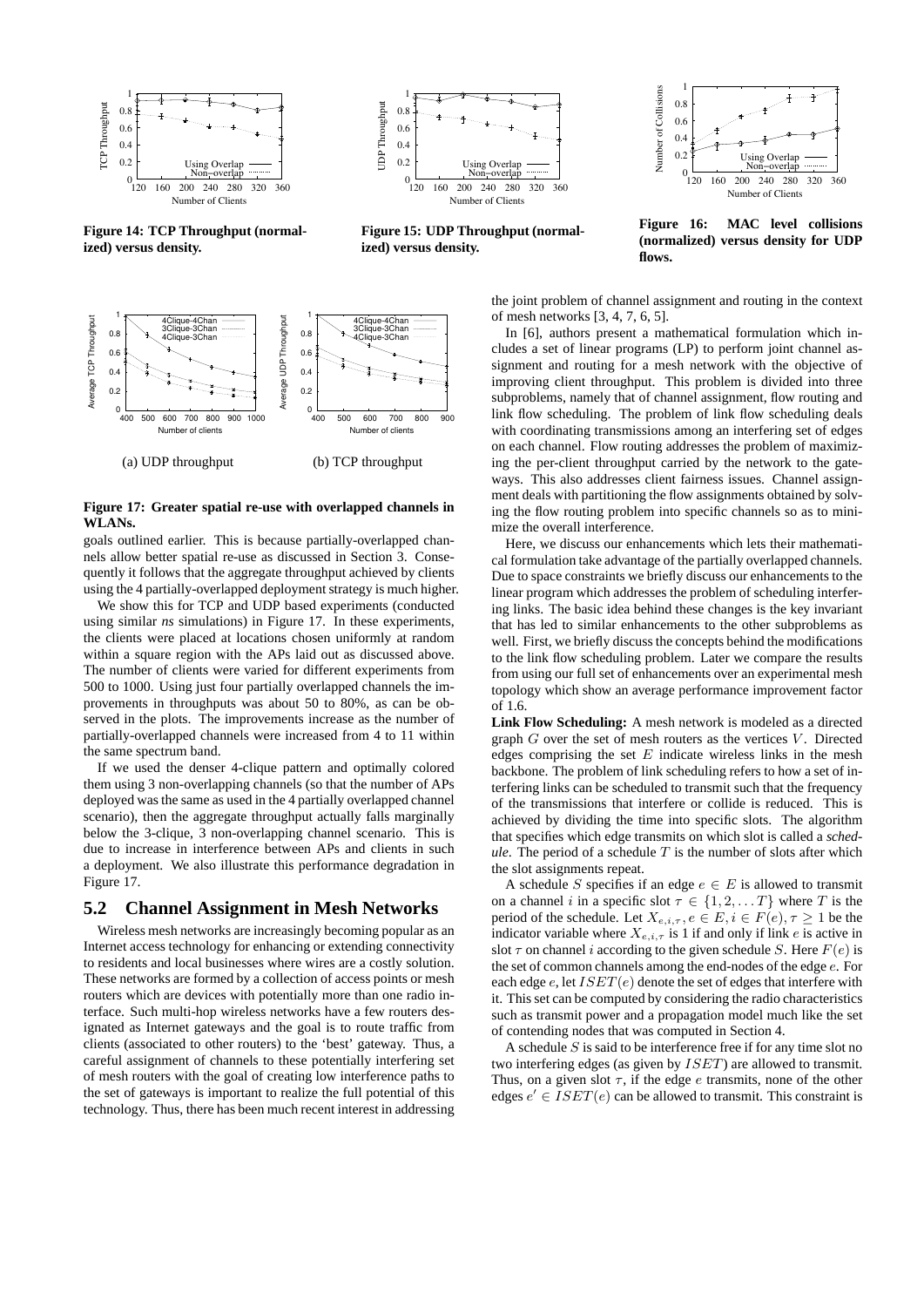necessary for any schedule to be interference free and is stated as follows:

*Necessary Condition for Link Flow Scheduling:* For any slot  $\tau$  (1  $\leq$  $\tau \leq T$ ) any valid interference free edge communication schedule  $S$  on a channel  $i$  must satisfy

$$
X_{e,i,\tau} + \sum_{e' \in I(e)} X_{e',i,\tau} \le q \tag{6}
$$

The average flow carried by an edge according to this schedule S can be computed by summing up this inequality over all  $\tau \in$  $\{1...T\}$ , that is  $f(e(i)) = \sum_{\tau \in \{1...T\}} X_{e,i,\tau}$ . Here,  $f(e(i))$  is the total amount of traffic carried by the edge  $e$  on channel  $i$ .

In Equation 6,  $q$  denotes an upper bound on the number of concurrent transmissions among edges that belong to  $ISET(e)$  given that edge e is not transmitting in a slot  $\tau$ , that is,  $X_{e,i,\tau} = 0$ . The value of  $q$  depends on the geometric properties of the interference region for an edge e. This is because the concurrent transmissions are among edges which are 'close' to e as given by  $ISET(e)$ . Note that this constraint is replicated for each channel as an artifact of the assumption of independence among channels.

We modify this constraint to contain all indicator variables  $X_{e',j,\tau}$ such that edge  $e'$  on channel j would interfere with edge  $e$  on channel i.

$$
X_{e,i,\tau} + \sum_{e' \in I(e)} \sum_{j \in \{1...M\}} POV(e,e',i,j) * X_{e',j,\tau} \le 1
$$

In the above equation,  $POV(e, e', i, j)$  is an indicator constant which evaluates to 1 if the edges  $e$  on channel i interferes with the edge  $e'$  on channel j. This can be computed using physical distance between the nodes belonging to edges  $e$  and  $e'$  and taking into account the reductions due to the I-factor function  $I(i, j)$ . This binary notion of interference is fundamental to linear program based formulations. Although the I-factor based model provides a more continuous notion of interference (in terms of the ratio of the received signal strengths), nevertheless we modify it for the purposes of the LP.

Replacing  $q = 1$  in Equations 5.2 and 6, we obtain the sufficient condition for link scheduling. This is supported by an approximation algorithm presented in [6] which gives an interference free schedule. By operating on Equation 5.2, this algorithm will be able to take advantage of partially overlapped channels to obtain an interference free schedule.

It might appear that our enhancements to the link flow scheduling constraint could reduce the flow of an edge e by inducing further terms on the left hand side of the Equation 5.2. This misconception is cleared by observing that the number of partially overlapped channels  $M$  is typically a factor of about 5 times greater than the number of non-overlapped ones. This gives the linear programs a greater number of channels which can significantly reduce the amount of contention suffered by a link e. For example, assuming the channel structure in the 2.4 and 5 GHz bands, the number of partially overlapped channels can be computed as  $M = 5N - 4$ where  $N$  is the number of non-overlapping ones. An analytic reasoning presented in Section 4 shows that on average the number of nodes/links contending with a transmitter is reduced by factor of about 3.

We next present an evaluation of our overall enhancements to the mathematical modeling presented in [6]. For each vertex  $v \in V$ , let  $flow(v)$  denote the amount of flow that was generated on that node attributing to clients. For each such vertex, the flow routing problem attempts to route an amount of flow given by  $\gamma$ .  $flow(v)$ . The objective function is to maximize  $\gamma$ . The authors in [6] do this to provide fairness proportional to their traffic demands from the

network. Table 2 shows that normalized throughput achieved by using  $N = 3,4$  and 5 non-overlapping channels along with the performance of using corresponding  $M = 5N-4$  partially overlapped channels, which can be compared to the scenario of  $M = 5N - 4$ *non-overlapping* ones. This acts as an 'upper bound' to the improvements given by using  $M$  partially overlapped channels. From the table we can observe that partially overlapped channels improve the per-client throughput by an average factor of 1.6. We further note that as N increases, the gap between the 'upper bound' values and those achieved by using the partially overlapped channels reduces. It is also important to realize that, both sets of channels (partially overlapped and the non-overlapped ones) utilized the exact same frequency space. Thus, the performance gains that we achieve do not come at the cost of any additional spectrum.

### **6. RELATED WORK**

A wide range of research literature has addressed the problem of channel assignment in wireless networks. However, the very notion of channels has implied independence among them. Thus, not surprisingly much of the prior work on channel assignment for various wireless technologies including cellular networks, wireless LANs and mesh networks has inherently utilized a set of non-overlapping channels. Below, we summarize such research on channel assignment as applied to various different technologies.

**Mesh Networks:** Channel assignment in wireless mesh networks is addressed jointly along with the problem of routing and balancing of client load. Proper assignment of channels is crucial to building low interference topologies which are then exploited by the routing algorithms. Work in [6, 7] addresses this joint problem by formulating it as a set of linear programming constraints. In [3, 4], authors build centralized routing and channel assignment algorithms and evaluate their performance over various topologies. **Wireless LANs:** With the significant deployment that wireless LANs have seen during the recent years, careful utilization of available channels has become an important problem. In [8], authors model a wireless LAN as a weighted graph with the set of vertices denoting the access points. They present centralized and distributed algorithms for performing channel assignment via graph coloring. Work in [10] also presents graph theoretic algorithms and implementation issues are addressed in [11].

**Cellular Networks:** Cellular networks are still the most widely used and commercialized form of the wireless communication technologies. Due to the commercial value of spectrum in addition to scarcity, there is a large amount of literature [12, 15, 16, 17, 14, 13] which has addressed the problem of channel assignment for various cellular technology standards such as GSM, CDMA, etc.

Another topic of related interest is capacity of wireless networks which has been primarily analyzed for single-radio [25] and multiradio wireless environments [5] specifically using non-overlapping channels only. Our work in this paper briefly sketches necessary extensions for partially-overlapped channels and uses the same analysis approach as done in [26].

### **7. CONCLUSIONS**

Channel assignment and management is an important problem that arises in almost any wireless environments, e.g., WLANs, multihop networks, and cellular networks. Most prior approaches to channel assignment have restricted solutions to use only non-overlapping channels. We illustrate in this paper that such a restriction is inefficient since it leads to poor utilization of the wireless spectrum. Proper utilization of the spectral resources require use of partiallyoverlapped channels. To meet this objective, it is necessary to prop-